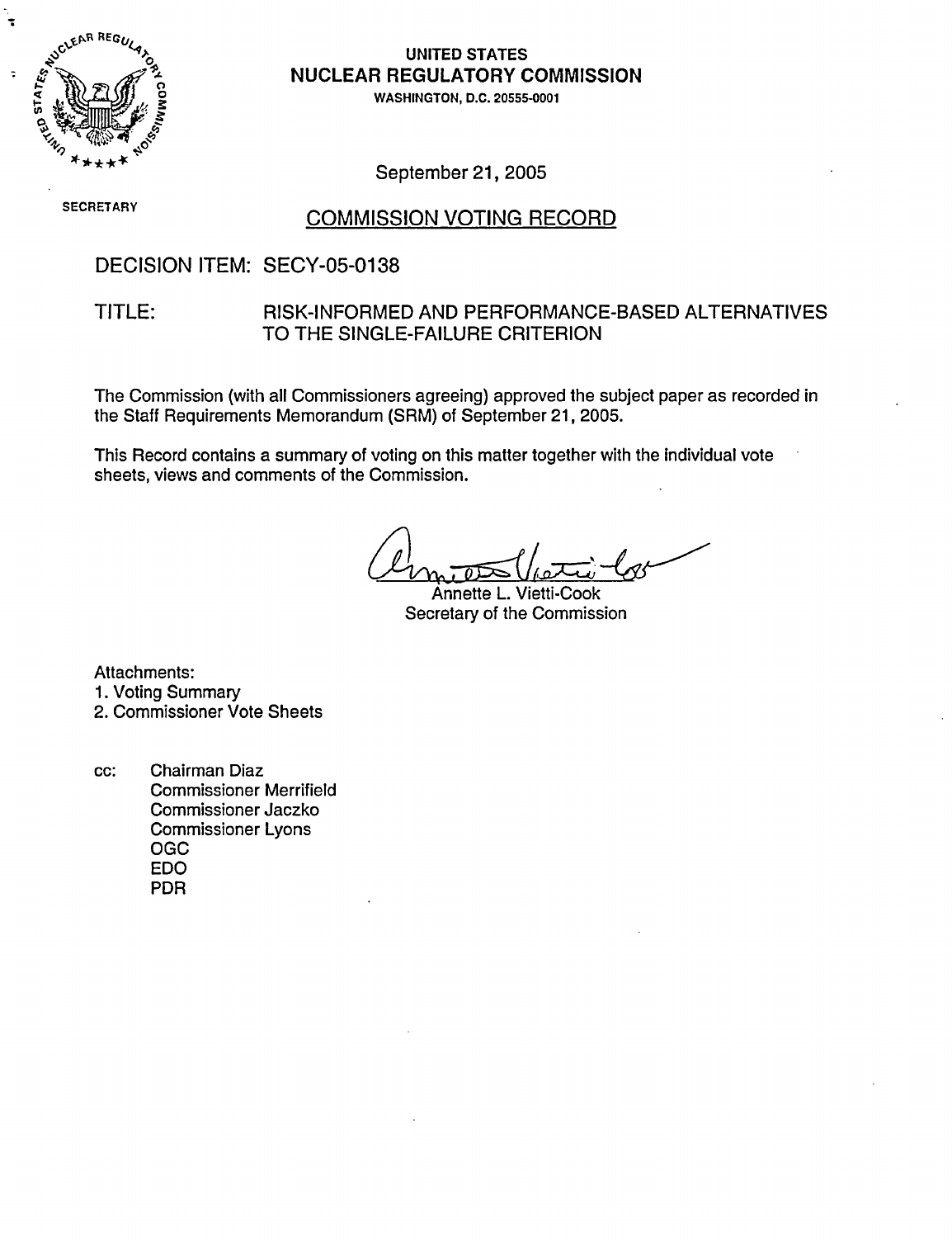## VOTING SUMMARY - SECY-05-0138

 $\ddot{\phantom{a}}$ 

 $\ddot{\cdot}$ 

## RECORDED VOTES

|                    | NOT<br>APRVD DISAPRVD ABSTAIN PARTICIP COMMENTS |    | <b>DATE</b> |
|--------------------|-------------------------------------------------|----|-------------|
| CHRM. DIAZ         | X                                               | X. | 8/26/05     |
| COMR. MERRIFIELD X |                                                 | X  | 9/7/05      |
| COMR. JACZKO       | X                                               | X  | 9/14/05     |
| <b>COMR. LYONS</b> | X                                               | X  | 8/31/05     |

## COMMENT RESOLUTION

In their vote sheets, all Commissioners approved the staff's recommendation and provided some additional comments. Subsequently, the comments of the Commission were incorporated into the guidance to staff as reflected in the SRM issued on September 21, 2005.

 $\mathcal{A}^{\mathcal{A}}$ 

 $\sim 10^{11}$  km  $^{-1}$ 

 $\sim 10^{-11}$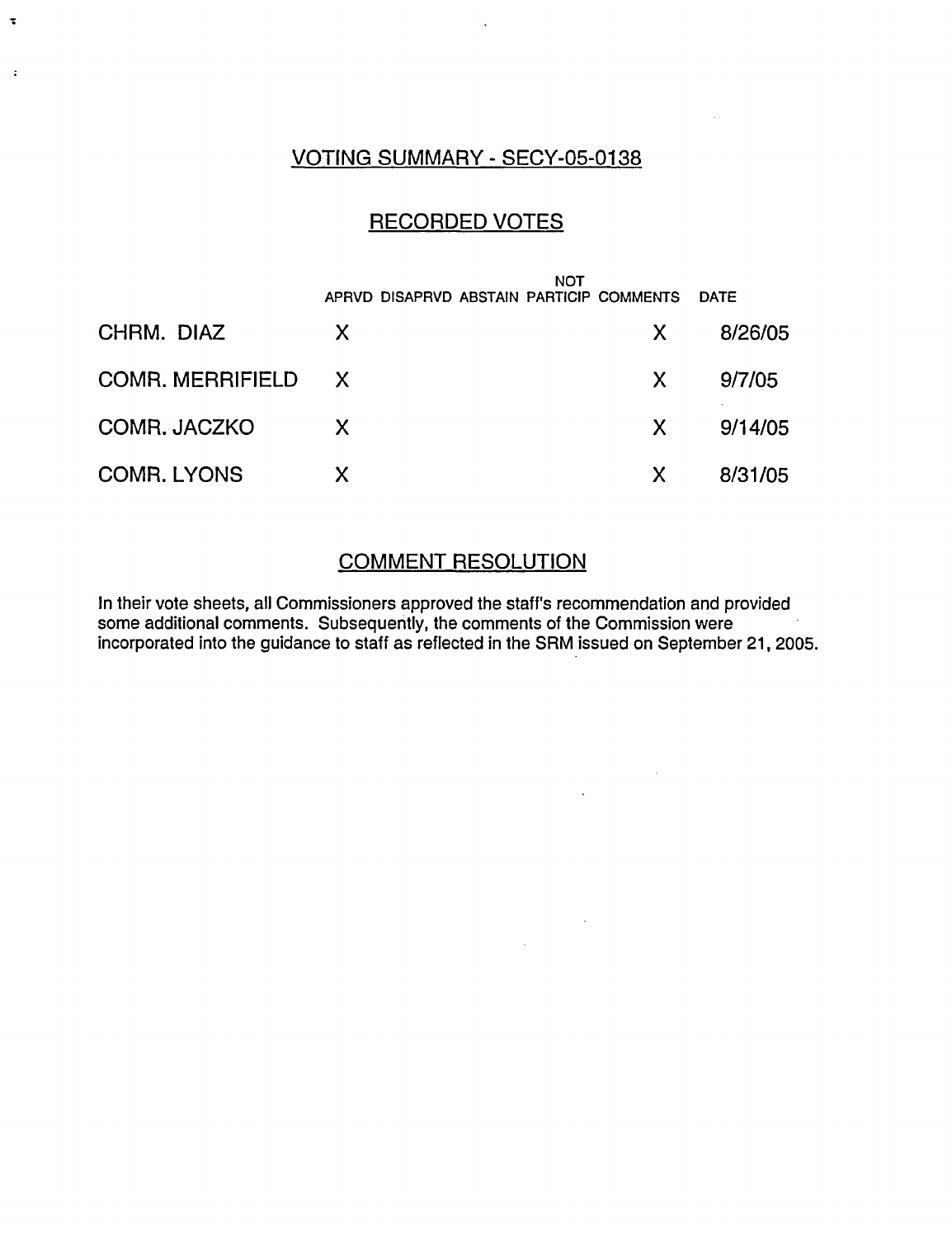## RESPONSE SHEET

- Annette Vietti-Cook, Secretary TO:
- CHAIRMAN DIAZ FROM:
- SUBJECT: **SECY-05-0138 RISK-INFORMED AND PERFORMANCE-BASED ALTERNATIVES TO THE SINGLE-FAILURE CRITERION**

| $w$ /comments<br>Approved $_{xx}$ $_{xx}$ Disapproved | Abstain |
|-------------------------------------------------------|---------|
| Not Participating                                     |         |
|                                                       |         |

### COMMENTS:

 $\ddot{\cdot}$ 

See attached connents.

SIGNAT

26,05  $\overline{$  DAT

Entered on "STARS" Yes  $\sqrt{\phantom{a}}$  No  $\phantom{a}\phantom{a}\phantom{a}$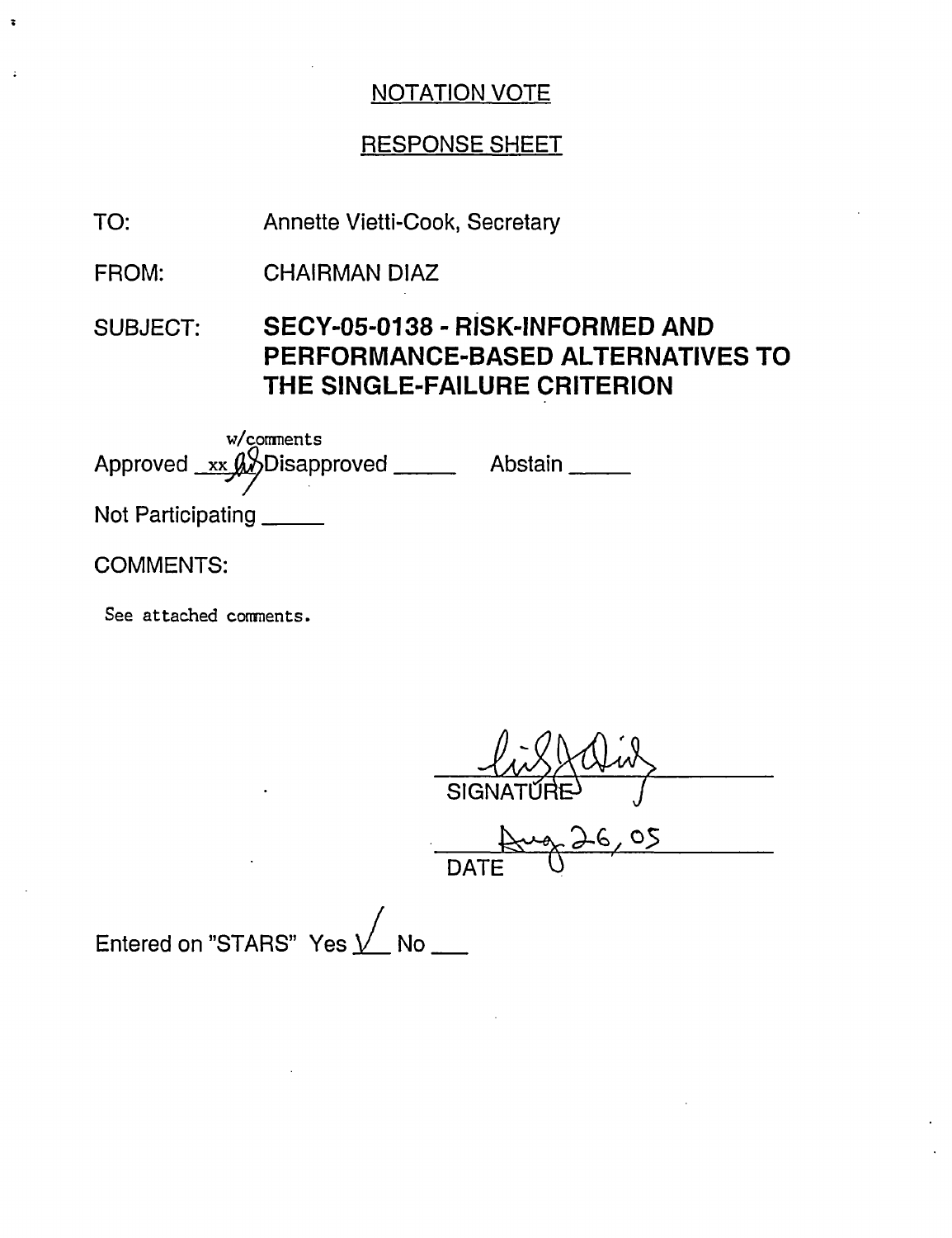#### Chairman'Diaz' Comments on SECY-05-0138

The staff states, based on the study, that it is premature to choose alternatives to risk inform the single failure criterion. Additionally, the staff recommends subjecting the single failure criterion technical report to public comment and including future efforts to risk-inform the single failure criterion in the larger effort to risk-inform 10 CFR Part 50. Although the study presents useful information, it is disappointing that after almost two and one-half years, "implementation, feasability, resources and costs," were not considered. In the absence of such information I agree that the study is not suitable for regulatory decision-making. It is clear that this effort should be integrated with other risk-informed efforts and be subject to the formal process involved with rulemaking.

Therefore, I approve the staff recommendations in SECY-05-0138 and concurrently the staff should take the following action:

Activities to risk-inform the single failure criterion should be combined with the efforts to risk-inform 10 CFR Part 50, and the technology-neutral risk-informed framework and be incorporated expeditiously into the rulemaking process through the development of an Advanced Notice of Proposed Rulemaking (ANPR). This will assure that our efforts to risk-inform the reactor regulations are undertaken in an open, transparent, and integrated manner.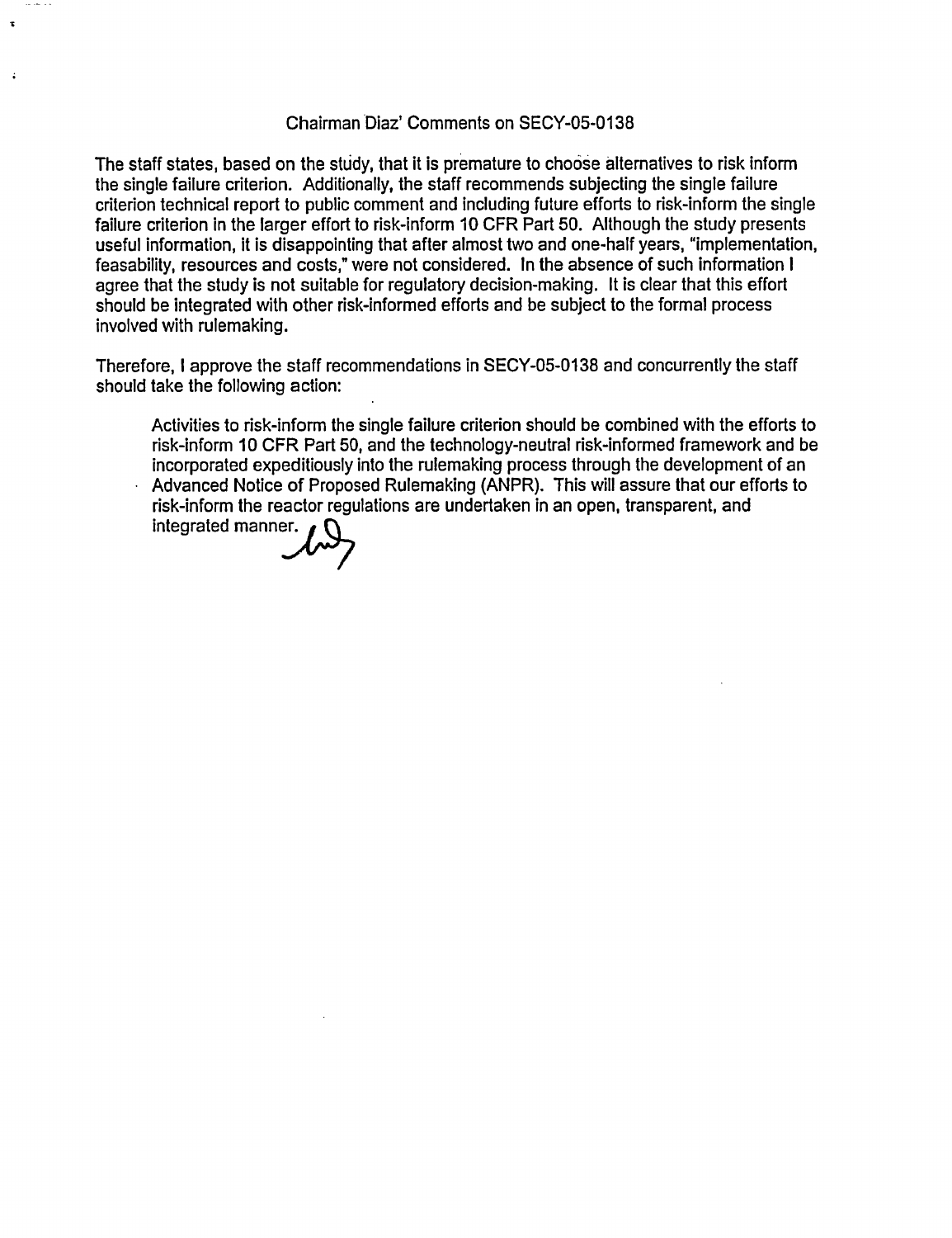# RESPONSE SHEET

| TO:               | <b>Annette Vietti-Cook, Secretary</b>                                                                        |  |  |  |
|-------------------|--------------------------------------------------------------------------------------------------------------|--|--|--|
| FROM:             | <b>COMMISSIONER MERRIFIELD</b>                                                                               |  |  |  |
| <b>SUBJECT:</b>   | SECY-05-0138 - RISK-INFORMED AND<br><b>PERFORMANCE-BASED ALTERNATIVES TO</b><br>THE SINGLE-FAILURE CRITERION |  |  |  |
|                   | Approved C Disapproved ______ Abstain _____                                                                  |  |  |  |
| Not Participating |                                                                                                              |  |  |  |
| <b>COMMENTS:</b>  |                                                                                                              |  |  |  |
|                   | artul                                                                                                        |  |  |  |
|                   |                                                                                                              |  |  |  |

Entered on "STARS" Yes  $\angle$  No  $\Box$ 

 $\mathcal{L}_{\mathcal{A}}$  $\bullet$ 

 $\ddot{\phantom{a}}$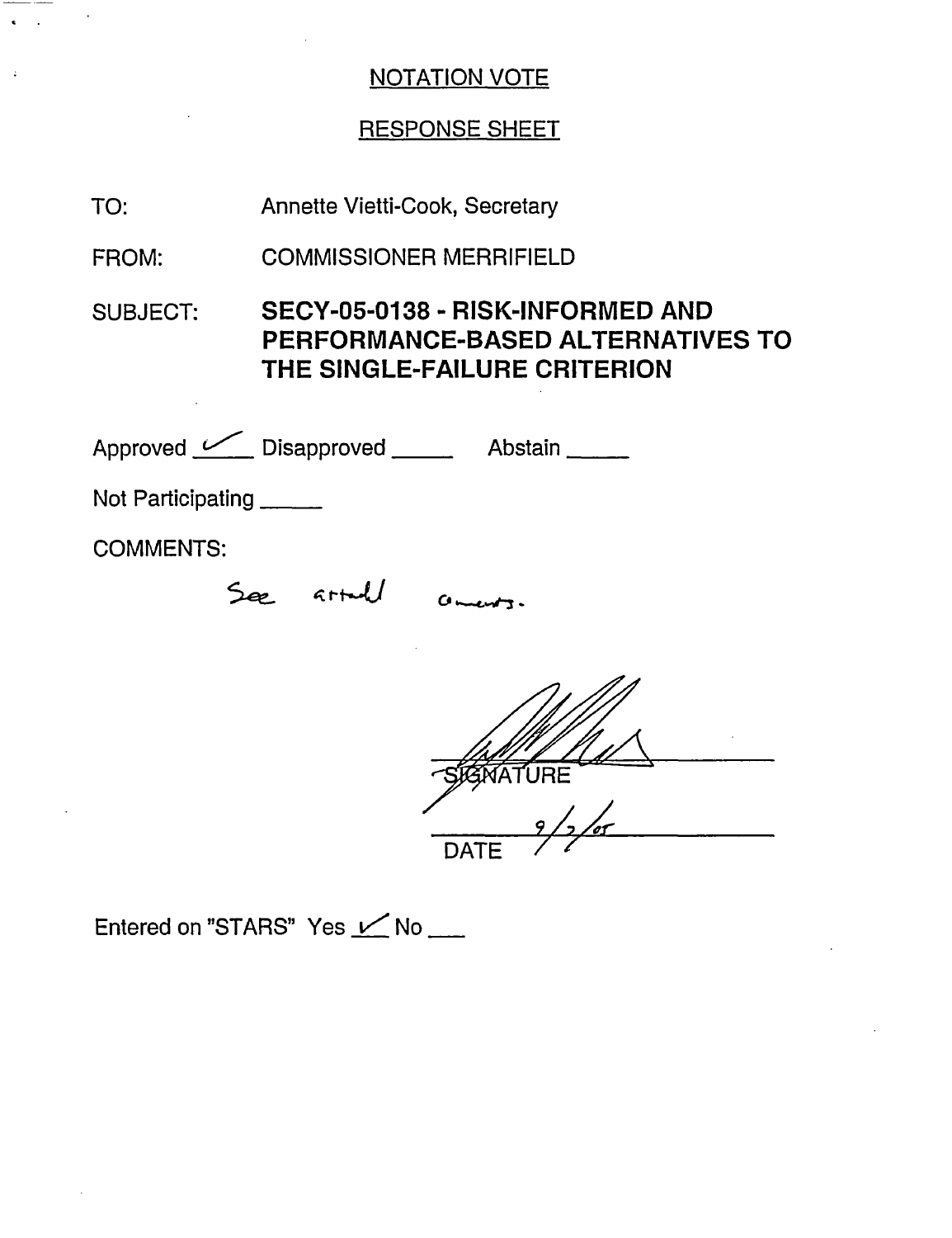#### Commissioner Merrifield's Comments on SECY-05-0138

I approve the staff's recommendations to issue for public comment the draft technical report on broader changes to the single failure criterion. I also agree that further work on this issue should be incorporated Into the formal program plan to make risk-informed and performancebased revisions to Part 50, as directed by the Commission in the May 9, 2005 SRM from the Office of Regulatory Research Program Commission briefing. The staff has done a good job up to now of demonstrating that risk-informing the regulations is possible, as evidenced by several final rules that have been issued, as well as the ongoing effort to risk-inform the emergency core cooling criteria in 10 CFR 50.46. Now, the time for risk-informing our regulations in a piece meal way is drawing to a close, and I look forward to seeing the staff's planned schedule to riskinform Part 50, develop alternatives to the single failure criterion, and the technology-neutral framework for new plant licensing into one formal integrated program.

-<u>4/1/1/11</u><br>-<br>a/~/os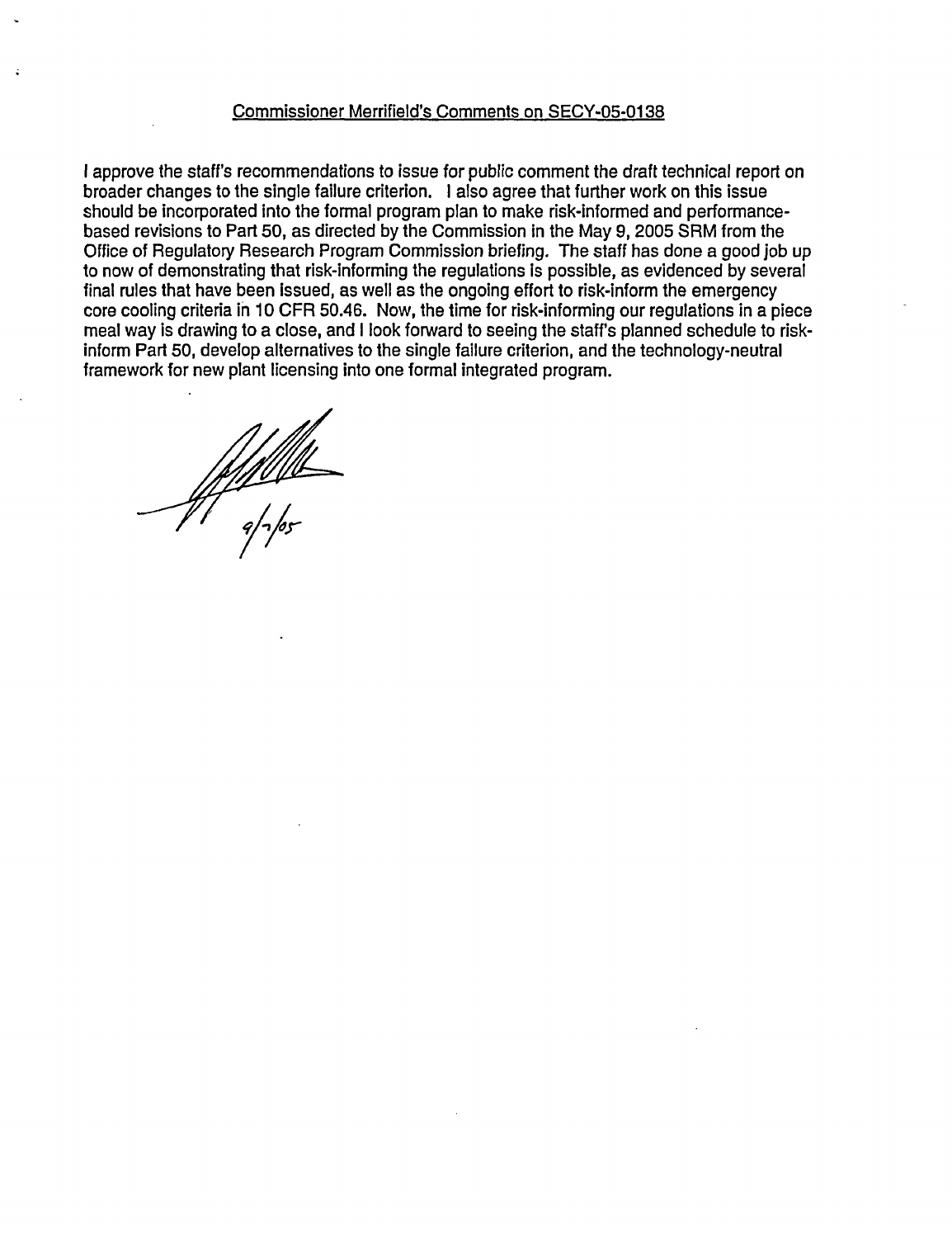## RESPONSE SHEET

TO: Annette Vietti-Cook, Secretary

FROM: COMMISSIONER JA 20KO

SUBJECT: **SECY-05-0138** - **RISK-INFORMED AND PERFORMANCE-BASED ALTERNATIVES TO THE SINGLE-FAILURE CRITERION**

Approved X Disapproved Abstain

Not Participating

 $\ddot{\phantom{a}}$ 

COMMENTS: See attached comments.

SIGNATURE  $\frac{9}{4}$ DATE -

Entered on "STARS" Yes  $\times$  No  $\_\_$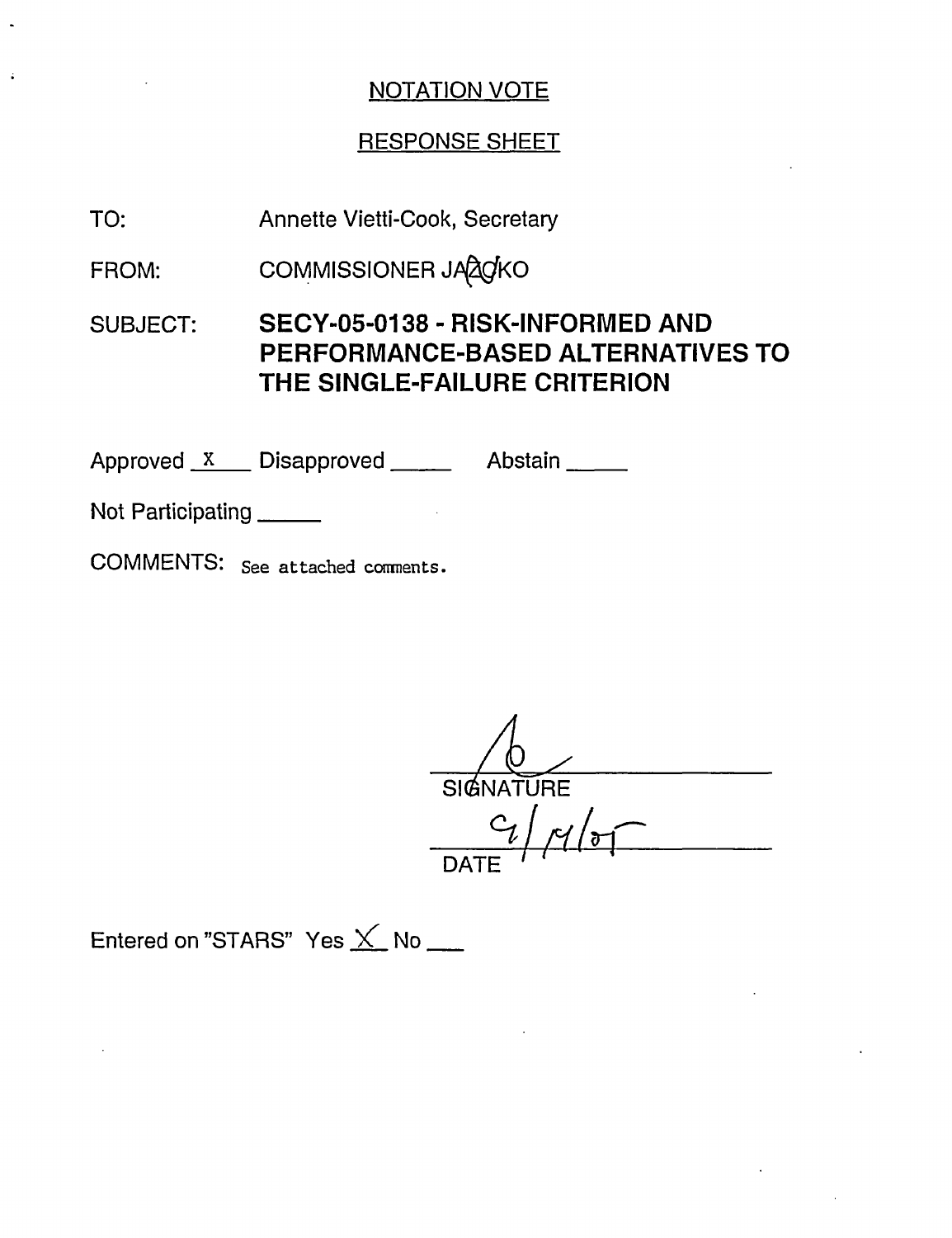#### **Commissioner Jaczko's Comments on SECY-05-0138 Risk-informed and Performance-Based Alternatives to the Single-failure Criterion**

I approve the staff's request to issue the draft report for public comment. I commend the staff for recognizing that stakeholder involvement may result in alternatives not yet considered and improve the overall product. I also approve including any follow-up action on this activity into the effort directed in SRM M050405 of May 9, 2005 to develop a formal program plan to make risk-informed and performance-based revisions to 10 CFR Part 50, including revisions to the applicable Regulatory Guides, Standard Review Plans, or other guidance documents. I did not support the direction to risk-inform Part 50 that was provided in the May 9, SRM. Since the majority of the Commission supports moving forward with risk-informing Part 50, it should be done in an open, transparent manner that integrates this initiative and the technology neutral framework initiative.

As I have stated in my vote on SECY-05-0052 (Emergency Core Cooling System rule), I am supportive of the NRC's Probabilistic Risk Assessment (PRA) Policy Statement. It clearly states that PRA shall be used in a manner that complements the NRC's deterministic approach and supports the NRC's traditional defense-in-depth philosophy. Until the agency clearly articulates or establishes the ground rules for how PRA initiatives will compliment and support our traditional approaches to regulation, it will be difficult to risk-inform Part 50 any more than it has been.

Grégory B. Jaczko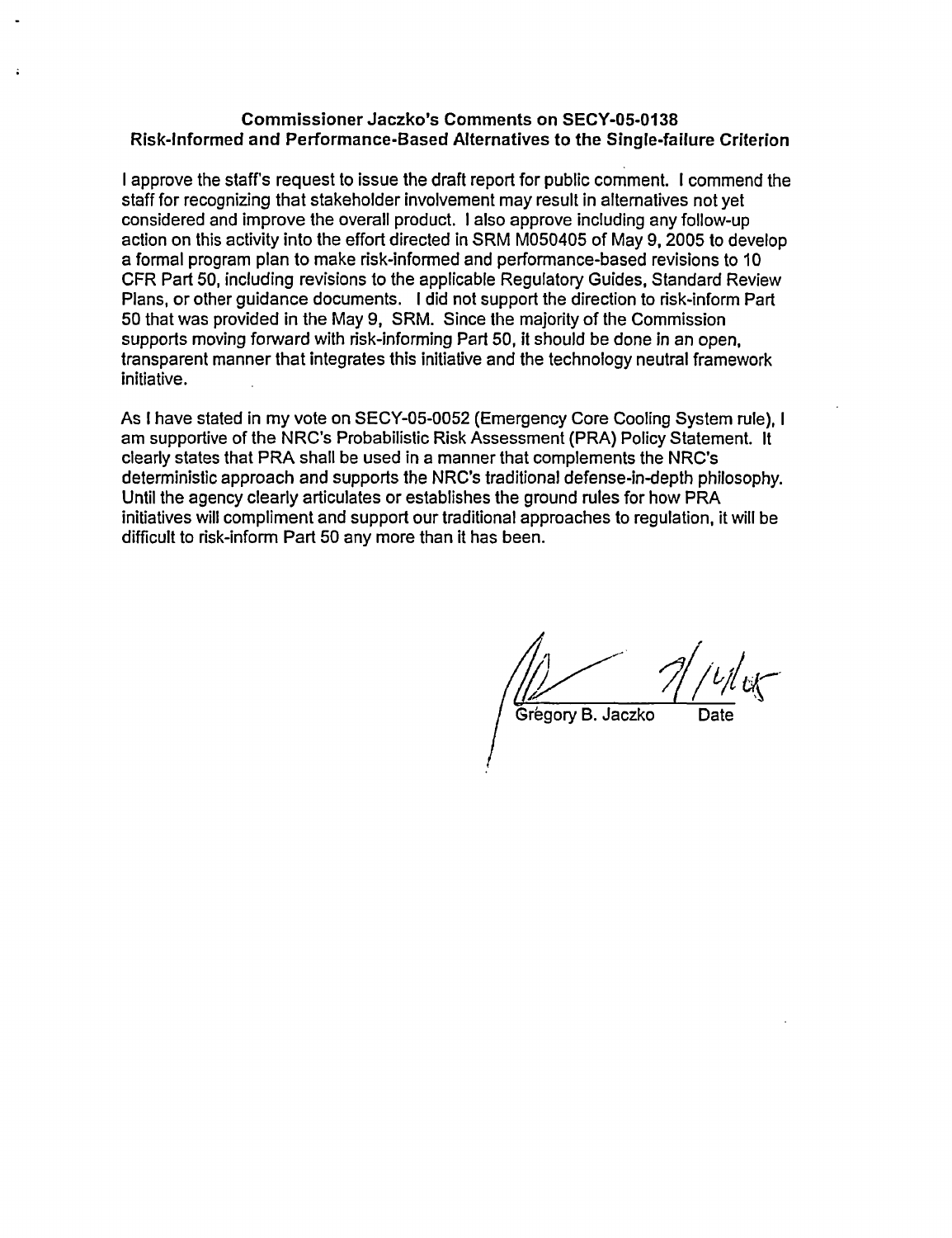# RESPONSE SHEET

| TO:                                                     | Annette Vietti-Cook, Secretary                                                                        |  |  |  |
|---------------------------------------------------------|-------------------------------------------------------------------------------------------------------|--|--|--|
| FROM:                                                   | <b>COMMISSIONER LYONS</b>                                                                             |  |  |  |
| <b>SUBJECT:</b>                                         | SECY-05-0138 - RISK-INFORMED AND<br>PERFORMANCE-BASED ALTERNATIVES TO<br>THE SINGLE-FAILURE CRITERION |  |  |  |
| wed wed<br>Approved X Disapproved _______ Abstain _____ |                                                                                                       |  |  |  |
|                                                         |                                                                                                       |  |  |  |
| Not Participating                                       |                                                                                                       |  |  |  |
| <b>COMMENTS:</b>                                        |                                                                                                       |  |  |  |

 $\overline{a}$ **SIGNATURE**  $\overline{\mathcal{C}}$ ゚゚゚゚゚゚゚゚゚゚゚゚゚゚゚゚゚゚゚゚゚゚ DATE

 $\sim$ 

Entered on "STARS" Yes √ No \_\_\_

 $\ddot{\phantom{0}}$